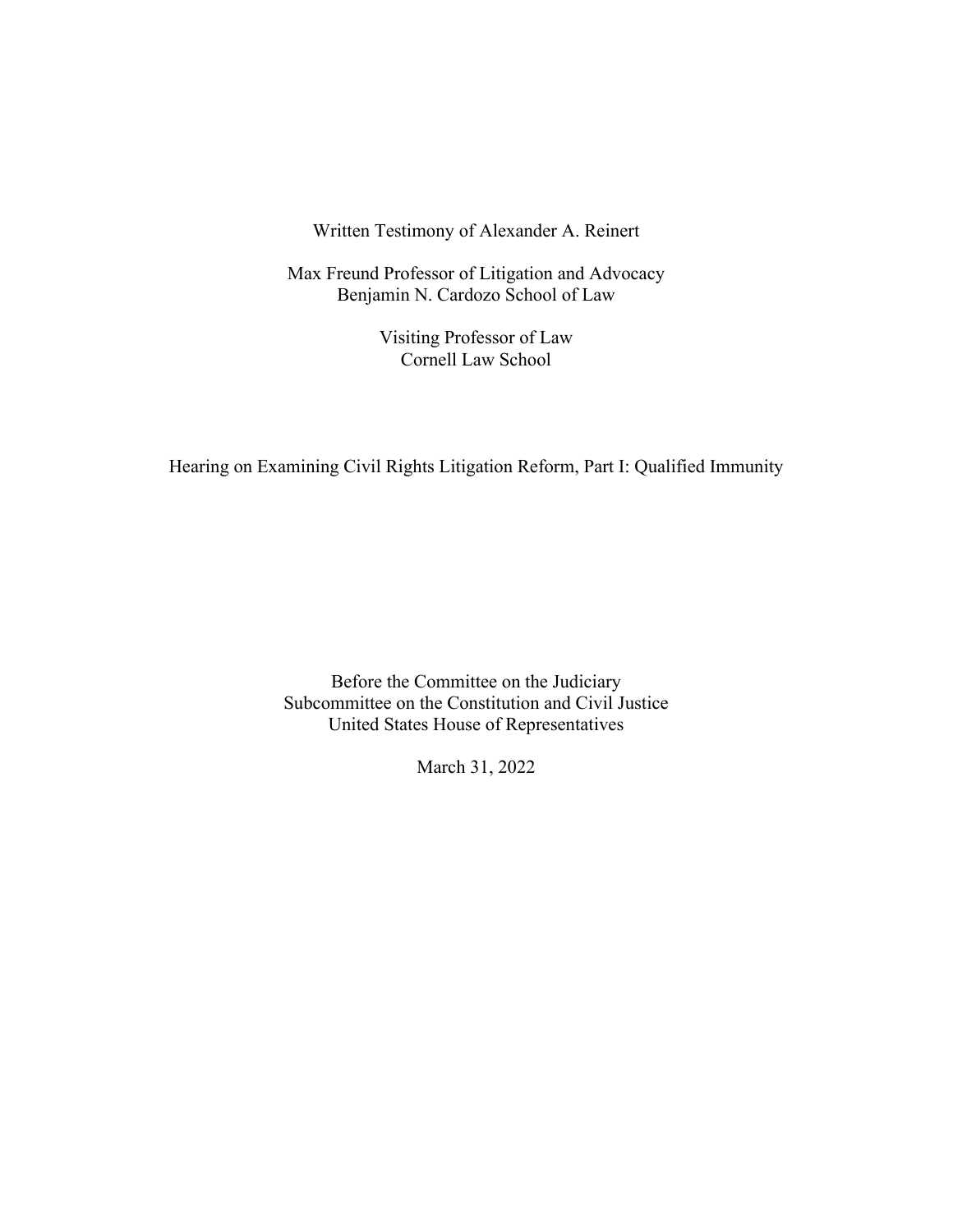### **INTRODUCTION**

Thank you for inviting me to testify today regarding the judge-made doctrine of qualified immunity. At the outset, I should make clear that I deliver these remarks in my personal capacity and based on my experience as a scholar of civil procedure, federal courts, and constitutional law, as well as a civil rights practitioner with over 20 years of experience litigating in the federal courts. My views are my own, not those of either the Benjamin N. Cardozo School of Law or Cornell Law School.

Qualified immunity is a substantial barrier to relief for people who have been injured by civil rights violations. It is flawed from the ground up, both in its inception, its application, and its logic. Eliminating qualified immunity will provide relief to victims of official misconduct, deter future constitutional violations, improve the administration of justice, and will help uphold the rule of law. And contrary to overheated rhetoric predicting the impact of its demise, qualified immunity is not necessary to protect officials from financial ruin because state and local actors are almost never required to contribute their own financial resources to settle or pay judgments in civil rights cases. Properly understood, eliminating qualified immunity will foster respect for law enforcement and will better enable state and local entities to build institutional mechanisms that will help prevent future civil rights violations

# **I. What is Qualified Immunity?**

When civil rights litigants seek damages against state and local officials under 42 U.S.C. § 1983, a statute originally enacted in 1871 as part of the broad post-Civil War Reconstruction Acts, or against federal officials via *Bivens* actions,<sup>[1](#page-1-0)</sup> there are many barriers to success.<sup>[2](#page-1-1)</sup> Among the most closely scrutinized is the judge-made doctrine of qualified immunity.

Qualified immunity protects government from damages liability unless the law governing their conduct was "clearly established" such that a reasonable officer would have known that they were acting in violation of federal law. The requirement that there be "clearly established" law is the most significant part of qualified immunity. As the Supreme Court has described it, to overcome the defense a plaintiff must show that prior case law from either the Supreme Court or a federal appellate court made the unlawfulness of the officer's conduct so obvious that only an incompetent officer would not have seen it.<sup>[3](#page-1-2)</sup> This almost always means that a plaintiff has to show a prior case that found a constitutional violation for the same right and on nearly identical facts. Courts applying this standard sometimes point to

<span id="page-1-0"></span><sup>1</sup> *See* Bivens v. Six Unknown Named Agents of Fed. Bureau of Narcotics, 403 U.S. 388 (1971) (implying a private cause of action against federal officials for violation of the Fourth Amendment).

<span id="page-1-1"></span><sup>2</sup> *See* Joanna C. Schwartz, *After Qualified Immunity*, 120 COLUM. L. REV. 309, 329-34 (2020) (discussing barriers to success in Section 1983 litigation); Alexander A. Reinert, *Measuring the Success of* Bivens *Litigation and Its Consequences for the Individual Liability Model*, 62 STAN. L. REV. 809, 842- 44 (2010) (discussing barriers in the *Bivens* context).

<span id="page-1-2"></span><sup>3</sup> *See, e.g.,* Malley v. Briggs, 475 U.S. 335, 341 (1986).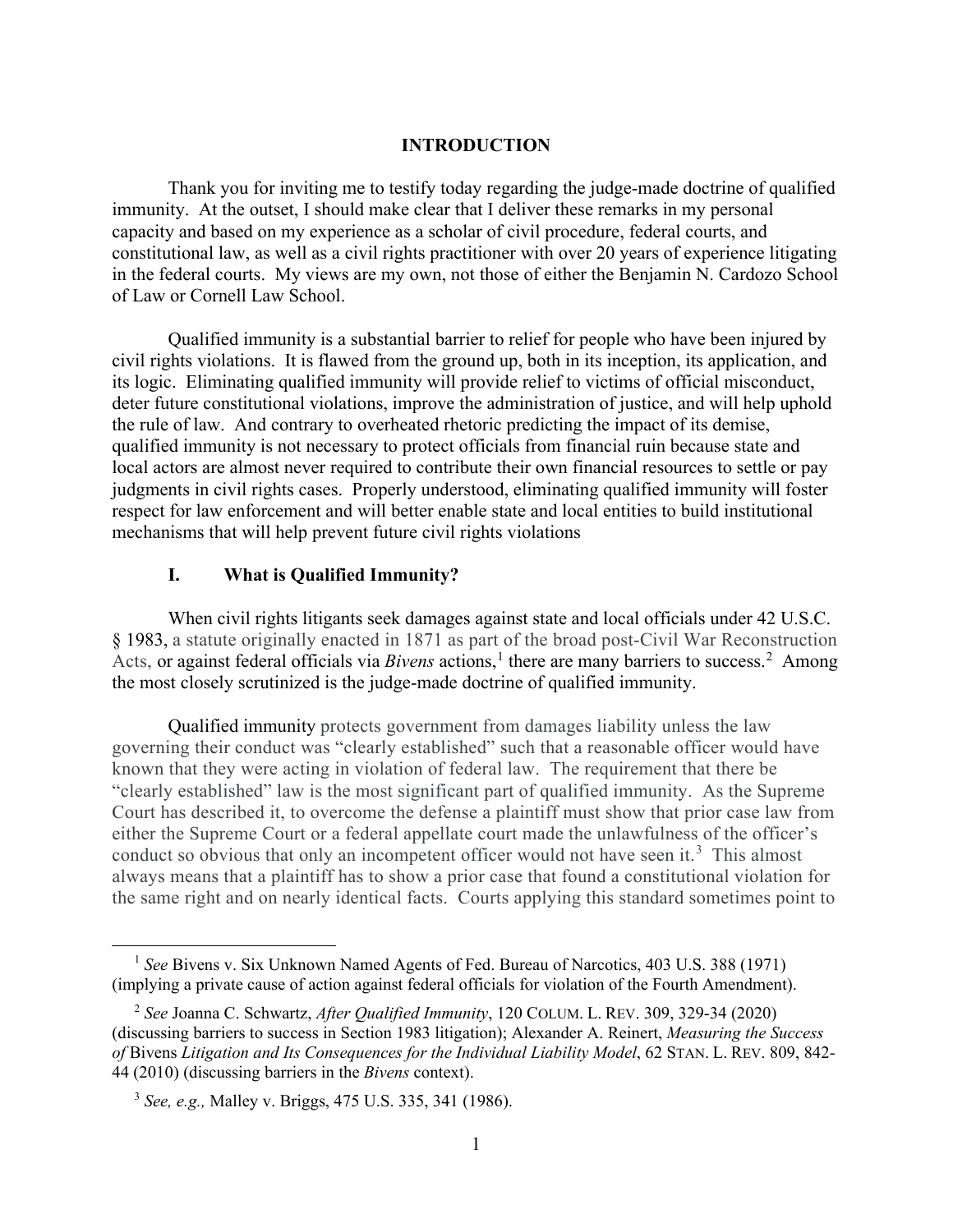minor and inconsequential factual distinctions between prior precedent and the plaintiff's factual allegations to avoid finding that "clearly established law" exists.<sup>[4](#page-2-0)</sup>

When qualified immunity applies in litigation, it bars all compensation for victims of unconstitutional conduct, no matter how egregious or injurious. These cases run the gamut, from school officials who receive qualified immunity for subjecting teenage girls to invasive strip searches with no reasonable basis,<sup>[5](#page-2-1)</sup> to police officers who receive immunity when they use deadly force against unarmed citizens,<sup>[6](#page-2-2)</sup> to corrections officers who are aware that an incarcerated person is suicidal and watch without intervening as he wraps a phone cord around his neck and dies by suicide.<sup>[7](#page-2-3)</sup> There is no shortage of concrete examples that illustrate its pernicious effects, and I am sure some of the other witnesses at this hearing will be able to offer similar examples, but here are just a few:

- In Jessop v. City of Fresno, police officers were sued for stealing more than \$225,000 in cash and rare coins while executing a search warrant. , The Ninth Circuit held that while "the theft [of] personal property by police officers sworn to uphold the law" may be "morally wrong," the officers could not be sued for the theft because the court had never specifically decided "whether the theft of property covered by the terms of a search warrant, and seized pursuant to that warrant, violates the Fourth Amendment."<sup>[8](#page-2-4)</sup>
- In Corbitt v. Vickers, the Eleventh Circuit found that a deputy sheriff in Georgia who shot a ten-year-old child lying on the ground – while repeatedly attempting to shoot a pet dog that posed no threat – was entitled to qualified immunity because there was no case holding "that a temporarily seized person . . . suffers a violation of his Fourth Amendment rights when an officer shoots at a dog . . . and accidentally hits the person."[9](#page-2-5)
- In Mullenix v. Luna, an officer killed a driver by firing six shots at him, seeking to disable the vehicle, even though he had received no training in shooting to disable a vehicle and had been ordered by his supervisor to stand down because the vehicle was approaching spike strips. The Supreme Court held that qualified immunity was appropriate because it was not "beyond debate" that the officer violated the Constitution.<sup>[10](#page-2-6)</sup>

<span id="page-2-0"></span><sup>4</sup> Mark R. Brown, *The Fall and Rise of Qualified Immunity: From* Hope *to* Harris, 9 NEV. L.J. 185, 197-202 (2008) (discussing cases in which courts relief on minor factual differences from prior cases to preclude liability).

<sup>5</sup> *See* Safford Unified School District v. Redding, 557 U.S. 364 (2009).

<span id="page-2-3"></span><span id="page-2-2"></span><span id="page-2-1"></span><sup>6</sup> *See* Salazar-Limon v. City of Houston, Tex., 137 S. Ct. 1277, 1278 (2017) (Sotomayor, J., dissenting from denial of cert.).

<sup>7</sup> Cope v. Cogdill, 3 F.4th 198, 206 (5th Cir. 2021).

<span id="page-2-4"></span><sup>8</sup> Jessop v. City of Fresno, 936 F.3d 937, 942 (9th Cir. 2019).

<span id="page-2-5"></span><sup>9</sup> Corbitt v. Vickers, 929 F.3d 1304, 1318 (11th Cir. 2019).

<span id="page-2-6"></span><sup>&</sup>lt;sup>10</sup> Mullenix v. Luna, 577 U.S. 7, 16 (2015).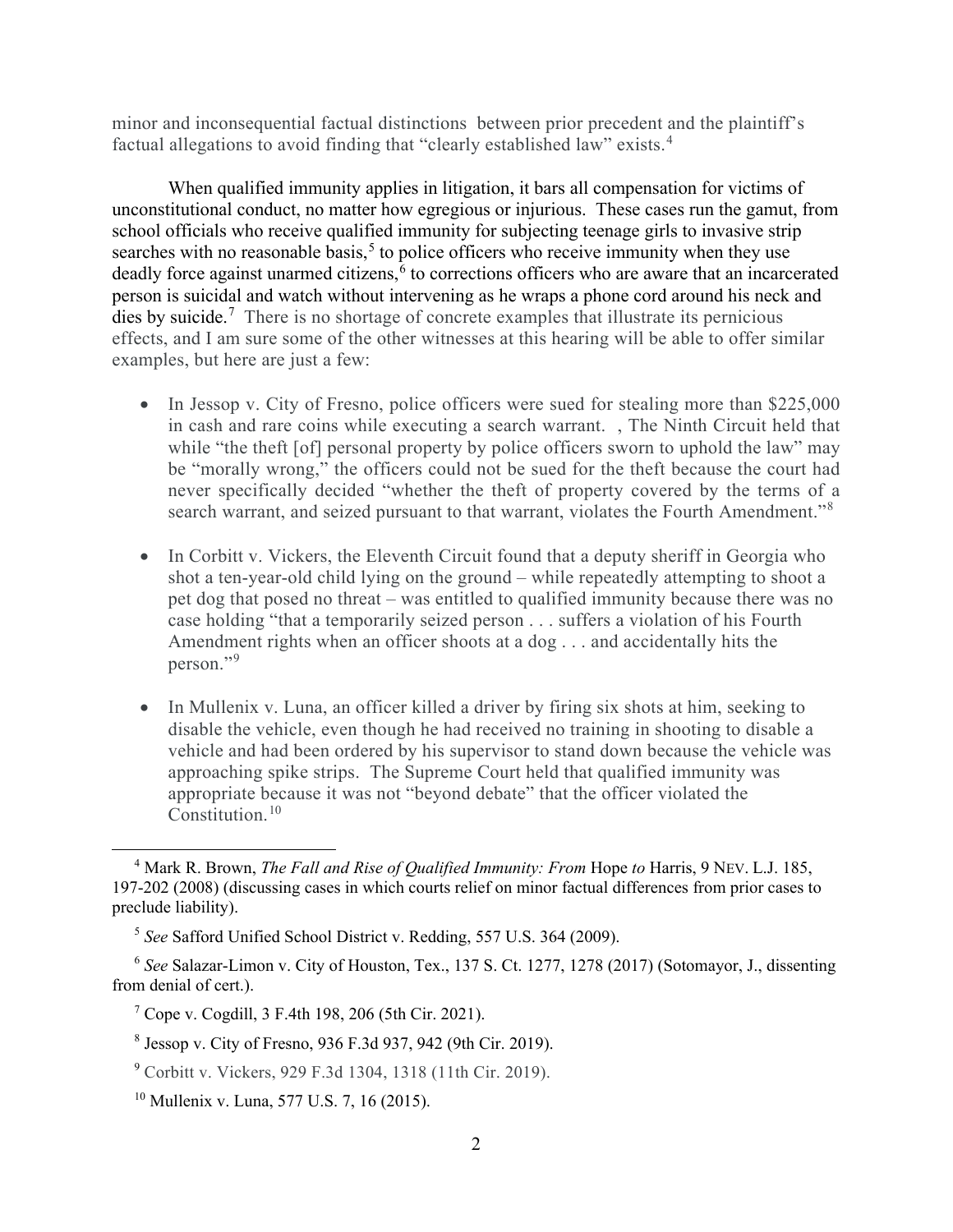These are just some of the many examples of how qualified immunity is applied in practice. And when the doctrine is deployed in Section 1983 cases, it means that state and local officers , the people we entrust with following and enforcing the law, receive neither the guidance nor the command of the highest law of the land, the federal constitution. In so doing, it undermines fundamental rule of law principles.

#### **II. The Emergence of Modern Qualified Immunity Doctrine**

One might fairly ask: How did we get here? The road is winding, but it is worth taking time to understand. The seeds of the qualified immunity defense were sown in Pierson v. Ray, a 1967 decision involving a Section 1983 action brought against three police officers, among other defendants.<sup>11</sup> The plaintiffs were Freedom Riders who were arrested while protesting segregated bus facilities in Jackson, Mississippi in September 1961.<sup>[12](#page-3-1)</sup> The Supreme Court, looking to Mississippi State law, concluded that background principles of tort liability supported a good faith or probable cause defense in federal Section 1983 actions, at least "in the case of police officers making an arrest."[13](#page-3-2)

Whether the *Pierson* Court had intended that its good faith immunity be limited or adjudicated on a case-by-case basis, it soon became clear that the immunity had a broad reach. First, it was applied across the board to state officials who exercised non-ministerial functions. In Scheuer v. Rhodes,<sup>[14](#page-3-3)</sup> the Court relied on *Pierson* to find that Ohio's governor and other state officials, sued after the National Guard shot and killed four students during anti-war protests at Kent State University,<sup>[15](#page-3-4)</sup> were all entitled to qualified immunity of varied scope.<sup>[16](#page-3-5)</sup> And in Wood v. Strickland,[17](#page-3-6) the Court relied on *Pierson*, *Scheuer*, and state common law to extend a good faith immunity to school board members sued for damages arising from student disciplinary proceedings.<sup>[18](#page-3-7)</sup> In other words, whatever limitations the Supreme Court might have had in mind when it announced *Pierson*, immunity doctrine quickly came to have a broad application in Section 1983 suits.

 $11$  386 U.S. 547 (1967).

<span id="page-3-1"></span><span id="page-3-0"></span> $12$  Beginning in 1961, the Congress of Racial Equality organized a "Freedom Rides" campaign to challenge segregated transportation across the South. *See generally* Diane McWhorter, *The Enduring Courage of the Freedom Riders*, 61 J. BLACKS HIGHER EDUC. 66 (2008).

<sup>13</sup> *Pierson*, 386 U.S. at 556-57.

<sup>14</sup> 416 U.S. 232 (1974).

<span id="page-3-4"></span><span id="page-3-3"></span><span id="page-3-2"></span><sup>15</sup> The shootings at Kent State took place on May 4, 1970, during a demonstration opposing the expansion of American military presence into Cambodia and protesting the National Guard's presence on campus. *See* John Fitzgerald O'Hara, *Kent State/May 4 and Postwar Memory*, 58 AM. QUARTERLY 301, 302 (2006).

<span id="page-3-6"></span><span id="page-3-5"></span><sup>16</sup> 416 U.S. at 247 (noting that the scope of immunity would depend "upon the scope of discretion and responsibilities of the office and all the circumstances as they reasonably appeared at the time of the action on which liability is sought to be based.").

 $17$  420 U.S. 308 (1975).

<span id="page-3-7"></span><sup>18</sup> *Id*. at 318.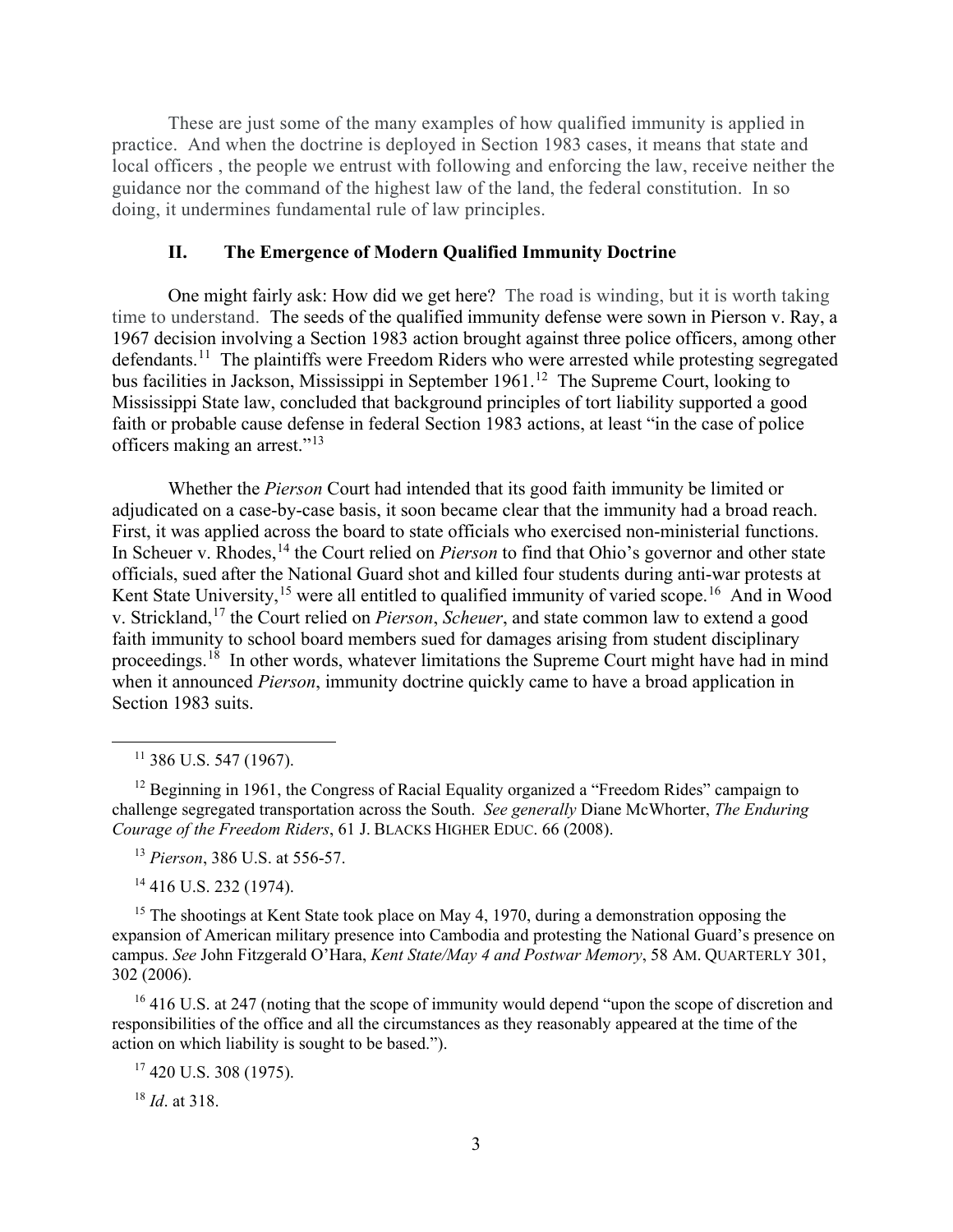Second and most consequentially, in Harlow v. Fitzgerald, decided in 1982, the Court rejected the "good-faith" version of qualified immunity adopted in *Pierson* and its progeny, choosing instead an objective test that focused on the reasonableness of the officer's behavior in light of "clearly established" law.<sup>19</sup> Much of *Harlow*'s basic structure survives to this day. If an official can establish either that the relevant constitutional law was not clear enough, *or* that they reasonably believed their conduct was lawful in light of clearly established law, under the circumstances as they understood them,<sup>[20](#page-4-1)</sup> then they are immune from damages liability. Over time, even though *Harlow*'s basic standard has survived, the Court has slowly come to emphasize almost exclusively its concern with protecting defendants from suit.

As discussed above, the defendant-friendly trend in qualified immunity is most saliently reflected in the gradual narrowing of what constitutes "clearly established" law for the purposes of the defense. Over the years, the Supreme Court has insisted on more and more factual similarity between prior cases and the defendants' alleged conduct to overcome the immunity defense. Only a few decisions break this monotony, and those exceptions involve the rare case in which a constitutional violation is so obvious that one would not need a prior case to establish it with clarity.<sup>[21](#page-4-2)</sup> But in the main, the Court has spent the past three decades progressively and forcefully emphasizing that that, for law to be "clearly established," prior cases must speak with such clarity that only a "plainly incompetent" official would fail to see the unlawfulness of their conduct. $^{22}$  $^{22}$  $^{22}$ 

In addition to strengthening the substantive strength of the qualified immunity defense, the Supreme Court also has designed many procedural accommodations for defendants who raise the immunity defense. Qualified immunity can be invoked at any time: at the motion to dismiss stage, after limited or full discovery through summary judgment, and at trial.<sup>[23](#page-4-4)</sup> The Court has directed lower court judges to resolve qualified immunity, if possible, prior to trial, for the value of the immunity is "effectively lost if a case is erroneously permitted to go to trial."<sup>[24](#page-4-5)</sup> Defendants may seek protection from discovery until the threshold legal question of qualified

<span id="page-4-1"></span><sup>20</sup> Qualified immunity has been described as an affirmative defense, *see* Gomez v. Toledo, 446 U.S. 635, 640 (1980), but not every circuit consistently allocates to the defendant the burdens of establishing the defense. *See* Alexander A. Reinert, *Qualified immunity at Trial*, 93 NOTRE DAME L. REV. 2065, 2071-72 (2018) (describing different approaches to allocating burdens).

<span id="page-4-2"></span> $^{21}$  Hope v. Pelzer, 536 U.S. 730, 741-44 (2002) (holding that qualified immunity was inappropriate where plaintiff was tied to a hitching post for hours and denied access to water); *see also* Taylor v. Riojas, 141 S. Ct. 52, 54 (2020) (per curiam) (citing *Hope* and holding that qualified immunity was unavailable on "the particularly egregious facts of this case.").

<span id="page-4-4"></span><span id="page-4-3"></span><sup>22</sup> The "plainly incompetent" language originated more than three decades ago. *See Malley*, 475 U.S. at 341. But it echoes throughout the entirety of modern qualified immunity jurisprudence. *See*, *e.g.*, Kisela v. Hughes, 138 S. Ct. at 1148, 1152 (2018).

<sup>23</sup> *See* Behrens v. Pelletier, 516 U.S. 299, 306–07 (1996); Mitchell v. Forsyth, 472 U.S. 511, 526 (1985).

<span id="page-4-5"></span><sup>24</sup> Pearson v. Callahan, 555 U.S. 223, 231 (2009).

<span id="page-4-0"></span><sup>19</sup> *See* Harlow v. Fitzgerald, 457 U.S. 800, 818 (1982); *see also* Malley v. Briggs, 475 U.S. 335, 341 (1986).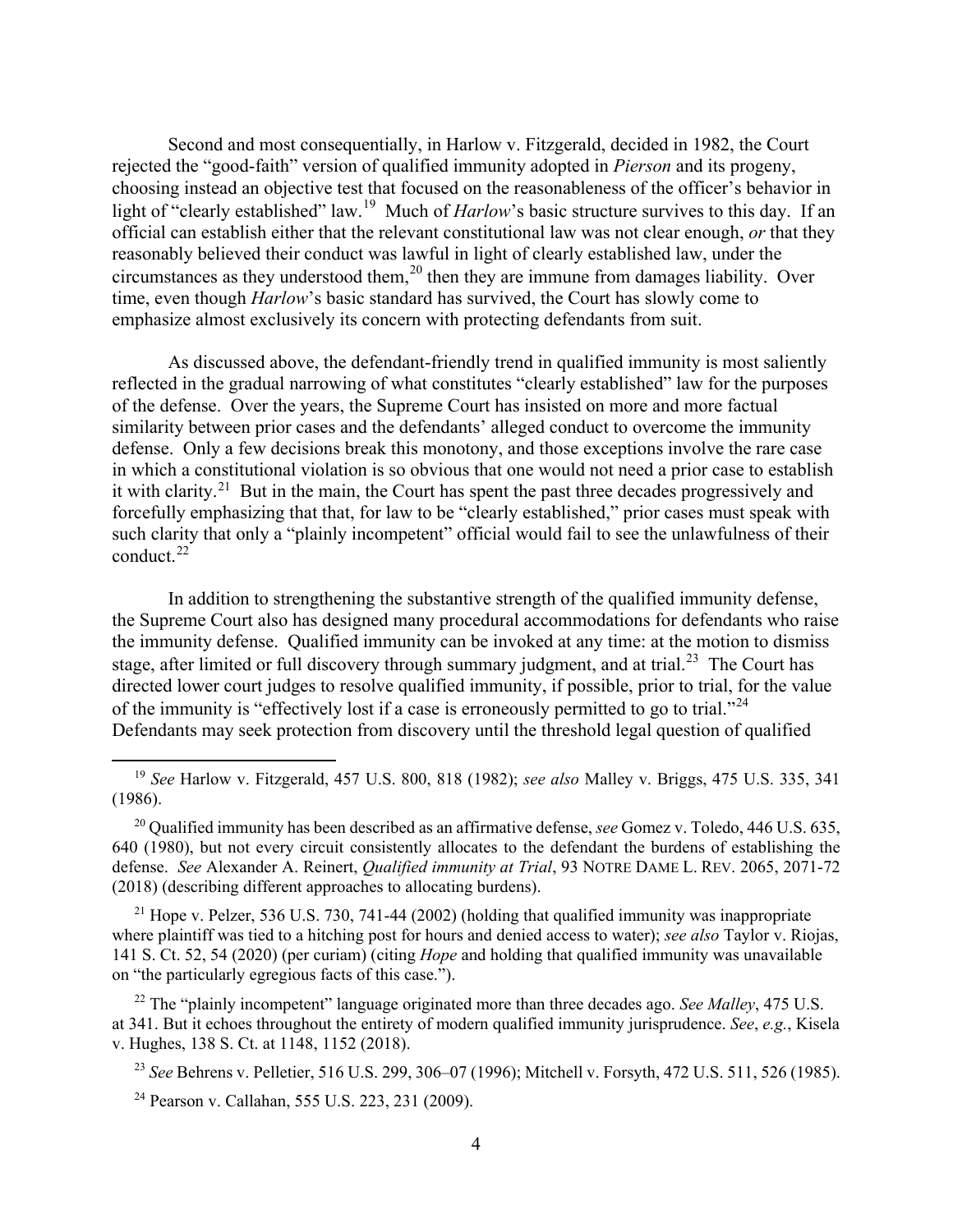immunity is resolved.<sup>[25](#page-5-0)</sup> And defendants sued in federal court may seek interlocutory appeals when the defense is rejected – sometimes triggering multiple appeals in a single case -- of otherwise unappealable denials of motions to dismiss or summary judgment, so long as the appeal is confined to law-based qualified immunity arguments.<sup>[26](#page-5-1)</sup> All told, these innovations delay justice many years, even when plaintiffs are actually able to overcome the defense.

Finally, one can see the Supreme Court's solicitude for defendants in its tinkering with the mechanism for how "clearly established" law develops over time. It is important to understand that as law develops and becomes better established, qualified immunity becomes a less effective defense. But law cannot become "clearly established" unless courts resolve the predicate, merits-based question, of whether a plaintiff's constitutional rights were even violated by the defendant's conduct. After much back and forth, the Supreme Court has now made clear that lower courts have the option of choosing only to resolve whether law is "clearly established," leaving courts free to decline to decide whether any right was in fact violated.<sup>[27](#page-5-2)</sup> This raises the concern that constitutional law will become static because courts will focus on whether particular rights were clearly established at the time of alleged violations, rather than whether the right exists at all.<sup>[28](#page-5-3)</sup> And if, as empirical evidence suggests,<sup>[29](#page-5-4)</sup> courts grant qualified immunity without ruling on the merits of the constitutional claim, a court creates no new clearly established law. Rights become frozen, leaving citizens unprotected from future constitutional violations until a court chooses to rule on the constitutional question. Hindering the development of constitutional law in this manner not only harms the individual plaintiffs in these cases but also makes it more difficult for government agencies to craft policies and formulate training that comply with the law.

# **III. Qualified Immunity's Flaws**

Qualified immunity has many significant and harmful impacts. First, as established above, the people who are most harmed by constitutional violations are left without a remedy for serious, sometimes, fatal, injuries. And they generally cannot find remedies for constitutional misconduct by suing state or local entities because the Supreme Court also has made it extremely difficult to sue municipalities for constitutional violations – and sovereign immunity protects states from suits for damages.

<sup>27</sup> *Pearson*, 555 U.S. at 234–36.

<sup>28</sup> *Id.* at 242-43.

<sup>25</sup> *See* Siegert v. Gilley, 500 U.S. 226, 232 (1991).

<span id="page-5-1"></span><span id="page-5-0"></span><sup>26</sup> *See Behrens*, 516 U.S. 299, 307–09 (1996); *Mitchell*, 472 U.S. 511, 526–27 (1985). Not every issue raised in the district court will be reviewable by an appellate court, however. In general, what is immediately appealable in a qualified immunity case is the "essentially legal question whether the conduct of which the plaintiff complains violated clearly established law." *Mitchell*, 472 U.S. at 526.

<span id="page-5-4"></span><span id="page-5-3"></span><span id="page-5-2"></span><sup>29</sup> *See* Nancy Leong, *The* Saucier *Qualified Immunity Experiment: An Empirical Analysis*, 36 PEPP. L. REV. 667, 670 (2009) (finding that judicial avoidance decreased when courts were required to follow the two-step approach of *Saucier*); Aaron L. Nielson & Christopher J. Walker, *The New Qualified Immunity*, 89 S. CAL. L. REV. 1, 49 (2015) (finding that judges are less likely to decide constitutional questions when the rights at issue are not clearly established).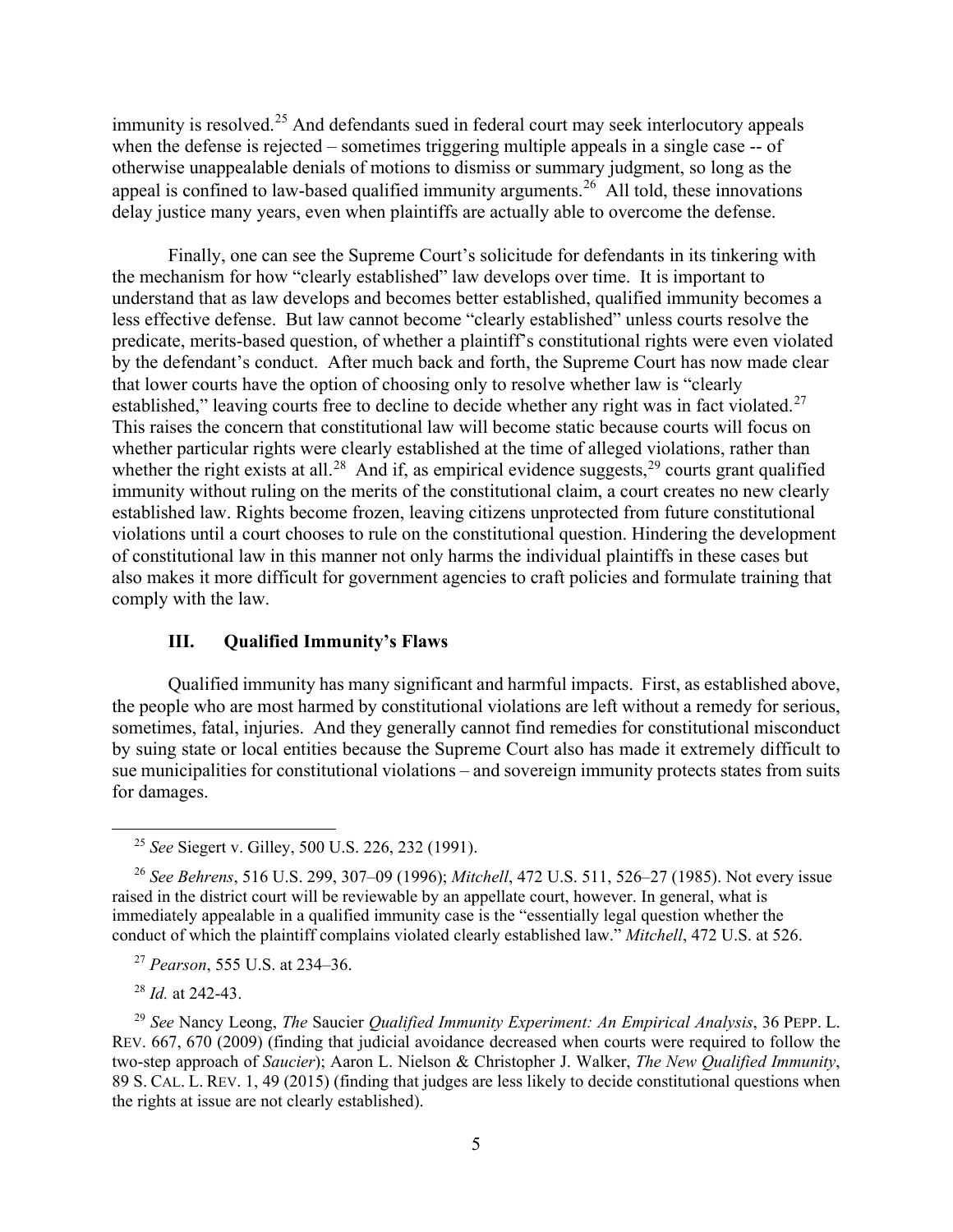Second, a discussed above, qualified immunity makes it harder for the law to develop. Courts routinely decide cases on qualified immunity grounds – holding that the relevant law was not clearly established – and never address whether there was a constitutional violation in the first place. And it is a vicious feedback loop, because the Supreme Court has said that for law to be "clearly established," a plaintiff needs to show that there was a prior decision that involved nearly identical facts and claims in which an appeals court or the Supreme Court found a constitutional violation. But how can plaintiffs meet this threshold if courts never decide what the law is, choosing instead to only tell us that whatever the law is, it is not clearly established?

Third, although qualified immunity is supposed to be an objective test, there is evidence that it is applied subjectively. In a study I performed in which I analyzed more than 4,000 federal appellate decisions across the country, over the span of 10 years, I found not only that qualified immunity was granted to officials about 60 percent of the time, but also that the makeup of the appellate court appeared to have a significant impact on how often the immunity was granted.<sup>[30](#page-6-0)</sup> Most troubling, the panel's decisions depended significantly on whether the judges who heard the appeal were appointed by Republican or Democratic presidents. I hope we can all agree that whether an injured American can receive a remedy for constitutional violations should not depend on these kinds of factors.\

Finally, because we count on civil litigation to deter future constitutional violations, qualified immunity makes it more likely that officers and police departments will never learn from their mistakes. Qualified immunity blunts the power of civil litigation to incentivize systemic reform.

Not only does qualified immunity have these negative impacts on the administration of justice, but the doctrine is of dubious validity from a legal perspective. Many scholars have shown that immunity doctrine is inconsistent with Section 1983's text and purpose.<sup>31</sup> Indeed, there are good reasons to think that the Reconstruction Congress that enacted Section 1983 would be flummoxed by the Court's judicially-created qualified immunity doctrine. After all, Section 1983 makes no reference to any defenses, good-faith or otherwise, and the Civil Rights Act enacted in 1871 specifically stated that liability would fall on constitutional tortfeasors notwithstanding any contrary state immunity law. Section 1983's purpose was to provide a federal forum for constitutional violations by state and local officials, free of any state encumbrances like the common-law good faith doctrine the Court applied in *Pierson*.

<span id="page-6-0"></span><sup>30</sup> *See* Alexander A. Reinert, *Qualified Immunity on Appeal: An Empirical Assessment*, available at [https://papers.ssrn.com/sol3/papers.cfm?abstract\\_id=3798024](https://papers.ssrn.com/sol3/papers.cfm?abstract_id=3798024) (2021).

<span id="page-6-1"></span><sup>31</sup> Jack M. Beermann, *A Critical Approach to Section 1983 with Special Attention to Sources of Law*, 42 STAN. L. REV. 51, 57–70 (1989) (criticizing Court's interpretation of Section 1983 in light of its text); Richard A. Matasar, *Personal Immunities Under Section 1983: The Limits of the Court's Historical Analysis*, 40 ARK. L. REV. 741, 774, 794 (1987) (arguing that the Supreme Court obscures Reconstruction Congress's intent in order to hide its own policy preferences).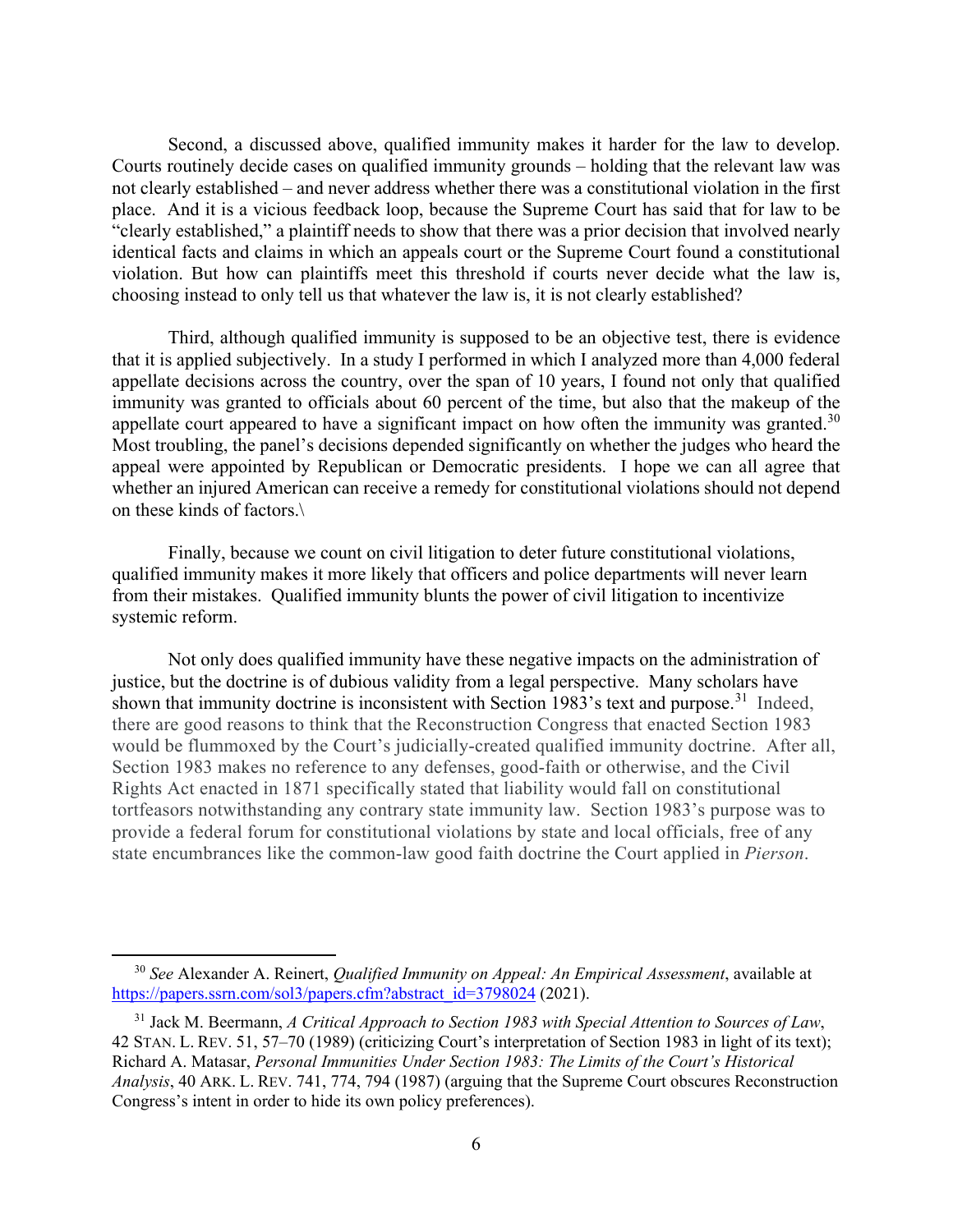Constitutional theorists also question the gap it leaves between rights and remedies,  $32$  and empiricists, most notably Joanna Schwartz, have provided evidence that undermines the Court's assumption that qualified immunity is necessary to protect government officials from the threat of civil liability.[33](#page-7-1) Most critically, Professor Schwartz has shown that qualified immunity is not necessary to protect individual officers from the financial consequences of civil rights liability, a matter I will discuss in more detail in Part IV of this testimony.

These critiques are shared by scholars and commentators from across the political spectrum. Many years ago, scholars observed both that the Court's original conception of qualified immunity was untethered from the common law of  $1871<sup>34</sup>$  $1871<sup>34</sup>$  $1871<sup>34</sup>$  and that even had the Court correctly described that common law when it first adopted the doctrine in *Pierson*, by the time the Court transformed the defense into an objective one based on "clearly established law," the Court had departed significantly from the common law roots. This criticism has come into sharper focus ever since Supreme Court Justice Clarence Thomas referred to it approvingly in a 2017 concurrence. [35](#page-7-3)

In that opinion, Justice Thomas noted his "growing concern with our qualified immunity jurisprudence."[36](#page-7-4) Justice Thomas honed in on *Harlow*'s transformation of qualified immunity

<span id="page-7-1"></span><sup>33</sup> Joanna C. Schwartz, *How Qualified Immunity Fails*, 127 YALE L. J. 2 (2017); Joanna C. Schwartz, *Police Indemnification*, 89 N.Y.U. L. REV. 885, 891 (2014).

<span id="page-7-2"></span> $34$  In one case from Maine, for example, a plaintiff brought suit after he had been held in solitary confinement in prison for longer than his original sentence. Gross v. Rice, 71 Me. 241 (1880). The Warden defended against the action by pointing to a statute which permitted prison officials to hold someone beyond their criminal sentence if they had been disciplined with solitary confinement for violating prison rules. *Id.* at 252. The Warden acknowledged that the statute had subsequently been declared unconstitutional, but argued that he had presumed it was valid when he applied it to the plaintiff, in effect raising what we would now call a qualified immunity defense. *Id.* The 1880 court rejected the Warden's argument with little trouble, based both on Maine jurisprudence and other authorities. Gross v. Rice, 71 Me. 241, 252 (1880). This was the dominant rule in both state and federal courts during the nineteenth century. *See* James E. Pfander, *Zones of Discretion at Common Law*, 116 Nw. U. L. rev. Online 148, 167-168 & n. 111 (collecting authority). Today's Supreme court, by contrast, would be far more friendly to defendants. In Heien v. North Carolina, 574 U.S. 54 (2014), for example, the Court held that no Fourth Amendment violation occurred when an officer made a reasonable mistake of law, including in cases in which the officer relied upon a law that was subsequently declared unconstitutional, and stated that the qualified immunity analysis is even more "forgiving" towards an officer. *Id*. at 64, 67.

<span id="page-7-4"></span><span id="page-7-3"></span><sup>35</sup> *See Ziglar v. Abbasi*, 137 S. Ct. 1843, 1870 (2017) (Thomas, J., concurring in part and concurring in the judgment).

<sup>36</sup> *Id*.

<span id="page-7-0"></span><sup>32</sup> *See, e.g.*, David Achtenberg, *Immunity Under 42 U.S.C. S 1983: Interpretive Approach and the Search for the Legislative Will*, 86 NW. U. L. REV. 497, 499–500 (1992) (arguing that Section 1983 should be read to incorporate only those immunities consistent with protecting individual rights); Erwin Chemerinsky, *Closing the Courthouse Doors*, 41 HUM. RTS. 5, 6-7 (2014) (describing barriers imposed by qualified immunity); David Rudovsky, *The Qualified Immunity Doctrine in the Supreme Court: Judicial Activism and the Restriction of Constitutional Rights*, 138 U. PA. L. REV. 23, 77 (1989) (arguing that qualified immunity doctrine "unnecessarily subordinates constitutional protections to interests of governmental efficiency.").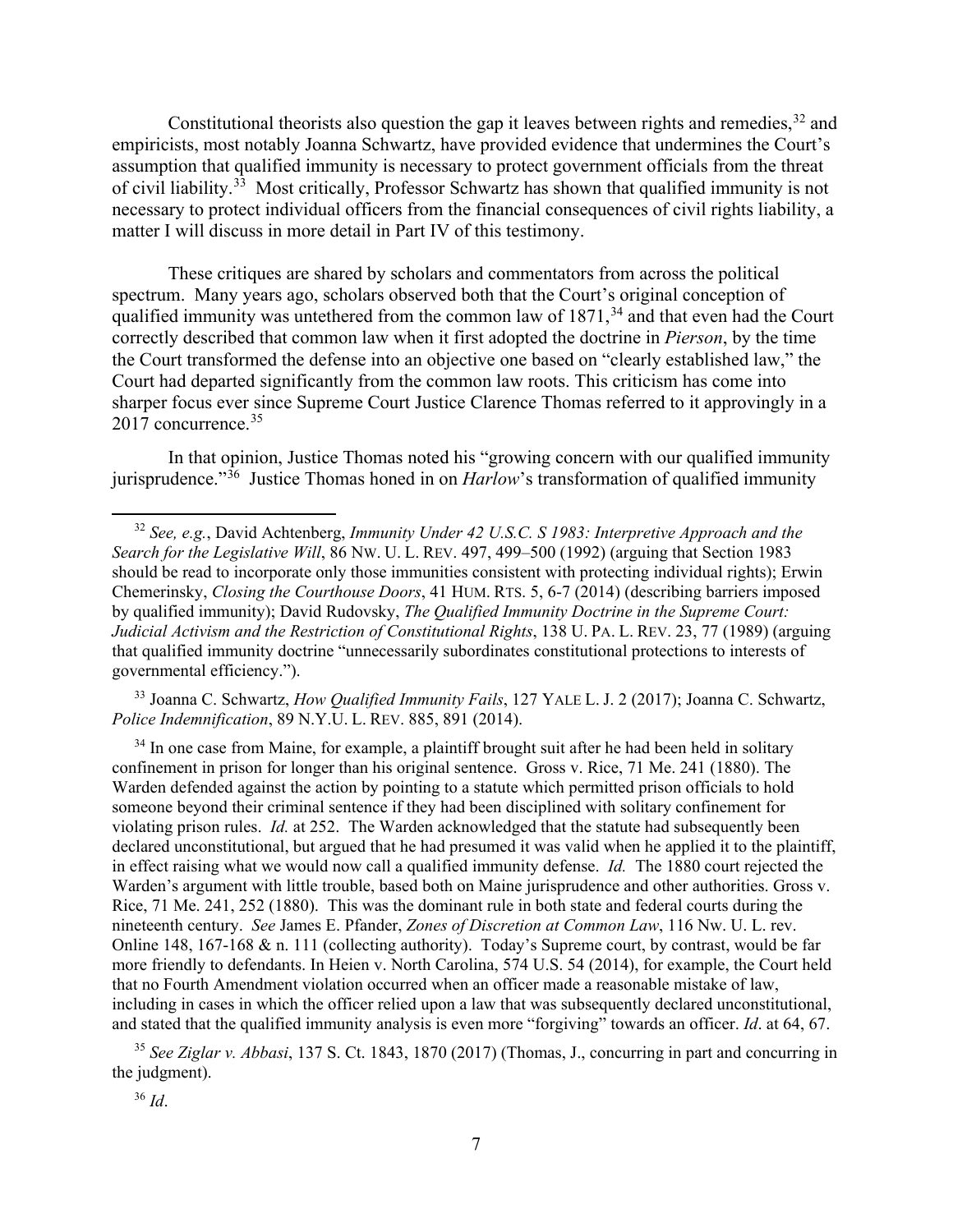from subjective good-faith to an objective reasonableness standard based on the content of "clearly established" law.[37](#page-8-0) From Justice Thomas's perspective, this change was not a product of statutory interpretation but a "freewheeling policy choice" associated with federal common law.<sup>38</sup> By all appearances, Justice Thomas is prepared to overturn the Court's longstanding qualified immunity doctrine, but the Court has yet to grant certiorari in a case presenting that opportunity.

In sum, qualified immunity leaves the people who are most harmed by constitutional violations – regular Americans –without a remedy for serious, sometimes, fatal, injuries. At the same time, qualified immunity creates long delays in the civil justice system and interferes with the development of constitutional law. Finally, qualified immunity interferes with our ability to use civil litigation to deter unlawful conduct. This is a one-sided debate – as I detail below, the only defenses that can be raised in favor of retaining qualified immunity are founded on fictions.

# **IV. Ending Qualified Immunity Will Not Undermine Law Enforcement**

As you have debated ending qualified immunity in these halls, you have no doubt heard objections from some groups and individuals that ending qualified immunity will make it harder to be a police officer because qualified immunity protects them from individual liability. This argument is a fiction. The myth that qualified immunity is necessary to protect individual defendants, particularly law enforcement officers, from paying damages in civil rights cases is one of the most pernicious fictions that has been deployed to maintain the status quo. Qualified immunity is not necessary to protect officers from financial ruin. Law enforcement officers almost never pay judgments in civil rights cases. As Professor Joanna Schwartz has shown in the largest study of its kind, municipalities and states already routinely indemnify officers, even for egregious misconduct. Professor Schwartz's study shows that governments paid approximately 99.98% of all dollars that civil rights plaintiffs recovered in lawsuits against police officers.<sup>[39](#page-8-2)</sup> Eliminating qualified immunity would have no impact on the financial security of state and local officials.

Nor is qualified immunity necessary to protect officers from being subjected to second-guessing for their split-second decisions. The substantive constitutional law already provides ample protection against second-guessing. To prove a Fourth Amendment violation, plaintiffs already have to show that the officer behaved unreasonably under the totality of the circumstances, with much deference given for split-second decisions. The Supreme Court in Graham v. Connor,<sup>[40](#page-8-3)</sup> made clear that the Fourth Amendment's "unreasonableness" standard must accommodate "the fact that police officers are often forced to make split‐second judgments—in circumstances that are tense, uncertain, and rapidly evolving" and cannot be

<span id="page-8-0"></span><sup>37</sup> *Id.* at 1871.

<span id="page-8-1"></span><sup>38</sup> *Id.*

<span id="page-8-2"></span><sup>39</sup> Joanna Schwartz, *Police Indemnification*, 89 N.Y.U. L. REV. 885 (2014)

<span id="page-8-3"></span> $40$  490 U.S. 386 (1989).